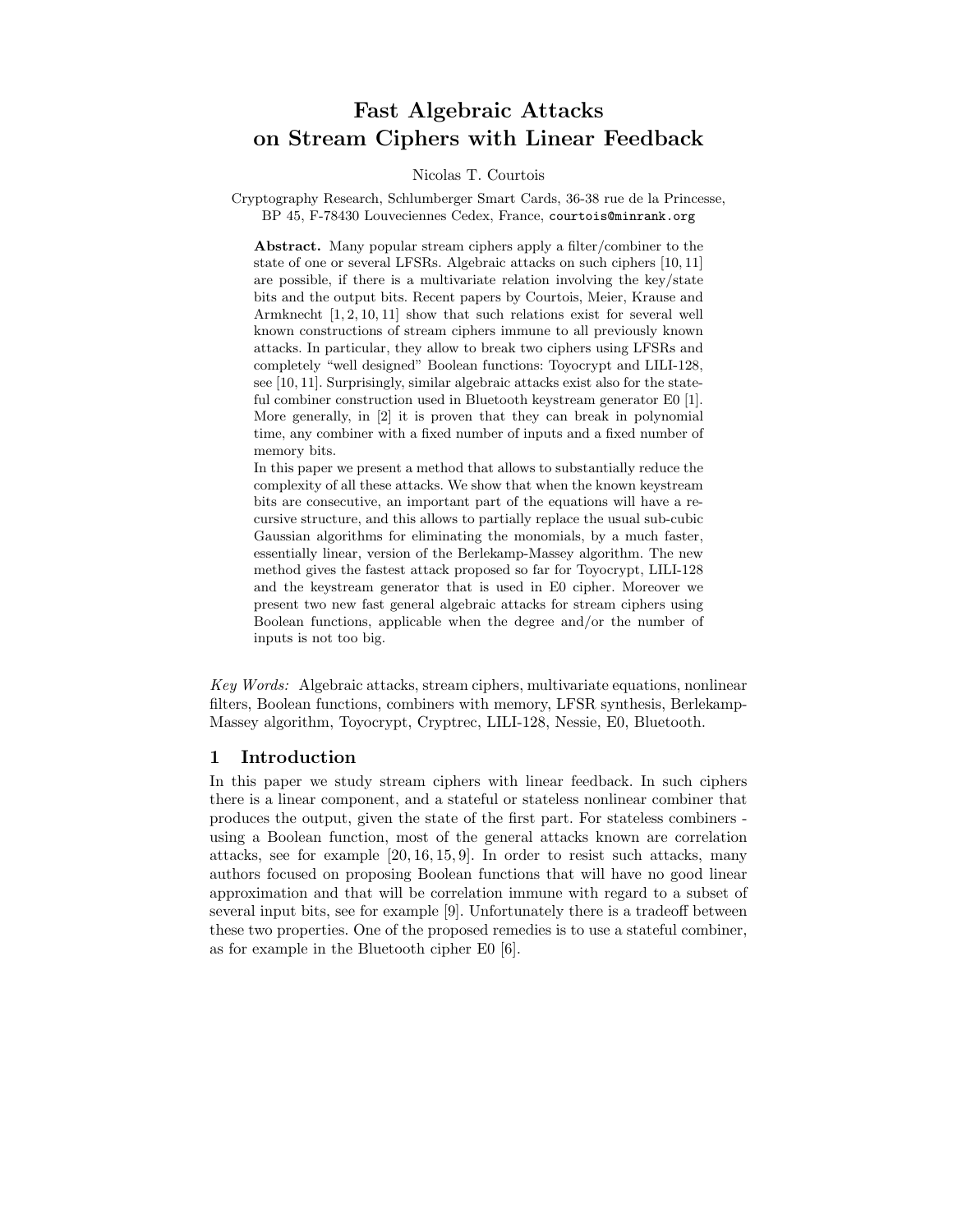Recently the scope of application of the correlation attacks have been extended to consider higher degree correlation attacks with respect to non-linear low degree multivariate functions, or in other words, allowing to exploit low degree approximations [10]. The paper [10], proposes a novel algebraic approach to the cryptanalysis of stream ciphers. It will reduce the problem of key recovery, to solving an overdefined system of algebraic equations (i.e. many equations). Following [10] and [11], all stream ciphers with linear feedback are potentially vulnerable to algebraic attacks. If for one state we are able, by some method, to deduce from the output bits, only one multivariate equation of low degree in the state bits, then the same can (probably) be done for many other states. Each equation remains also linear with respect to any other state, and given many keystream bits, we inevitably obtain a very overdefined system of equations. Then we may apply the XL algorithm from Eurocrypt 2000 [25], adapted for this purpose in  $[10]$ , or the simple linearization as in  $[11]$ , to efficiently solve the system.

In the paper [11], the scope of algebraic attacks is substantially extended, by showing new non-trivial methods to obtain low degree equations, that are not low degree approximations. The method to reduce the degree of the equations, is analogous to the method proposed by Courtois and Pieprzyk to attack some block ciphers [13], and the basic idea goes back to [12] and [23]. Instead of considering outputs as functions of inputs, one should rather study multivariate relations between the input and output bits. They turn out to have a substantially lower degree. In this paper we take this idea further, and consider more general equations that include potentially many output bits, instead of one (or few) considered in [11, 1]. Then we propose a new fast method to find and exploit such equations, mainly due to an application of a non-trivial asymptotically fast algorithm. This method allows to obtain equations that cannot be obtained by any other known method (due to their size), and to get much faster algebraic attacks.

The paper is organized as follows: in Section 2 we give a general view of algebraic attacks on stream ciphers. In Sections 2.2, 2.4 and 3 we discuss in details the types of equations that will be used in our attacks. In Section 4 we design our pre-computation attack and in Section 5 we show how to speed-up this attack. Then in Section 6 we apply it to Toyocrypt, LILI-128 and E0. In Section 7.1 we present a new general fast attack on ciphers with Boolean functions of low degree. Finally in Section 7.2 we apply our fast method to substantially speed up the general attack on stream ciphers using (arbitrary) Boolean functions with a small number of inputs from [11].

## 2 Algebraic Attacks on Stream Ciphers

For simplicity we restrict to binary stream ciphers defined over  $GF(2)$ . We consider only synchronous stream ciphers [21], in which there is a state  $s \in GF(2)^n$ . At each clock t the state s is updated by a "connection function"  $s \mapsto L(s)$ that is assumed to be linear over  $GF(2)$ . Then a combiner f is applied to s, to produce the output bit  $b_t = f(s)$ . In principle also, we consider only regularly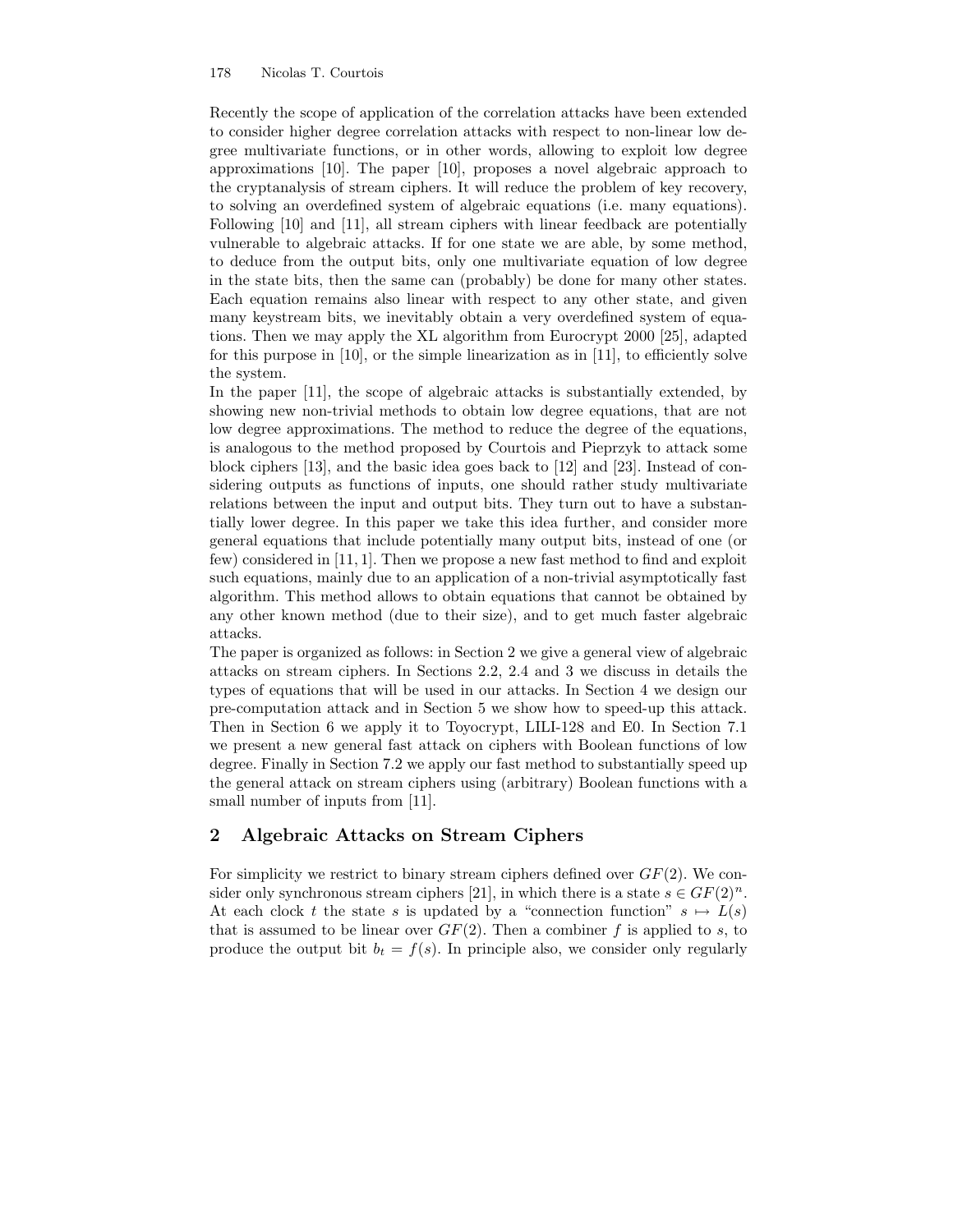clocked stream ciphers. However this condition can sometimes be relaxed, see the attacks on LILI-128 described in [11]. Then the successive keystream bits  $b_0, b_1, \ldots$  are XORed with the plaintext.

We assume that  $L$  and  $f$  are public, and only the state is secret. In many cases we assume that  $f$  is stateless, i.e. a Boolean function. Then our description covers "filter generators", in which the state of a single LFSR is transformed by a Boolean function, and also not less popular "nonlinear function generators", in which outputs of several LFSRs are combined by a Boolean function [21], and also many other known constructions. We will also apply our fast algebraic attacks to the case when the combiner  $f$  is not a Boolean function, and contains memory bits, as for example in E0. Then if if the number of memory bits is not too big, efficient algebraic attacks will still exist.

#### 2.1 The General Framework of the Attack

The problem we want to solve is the following: find the initial state given some keystream bits. In principle, it is a known plaintext attack. However in some cases, ciphertext-only attacks are possible: For example if the plaintext is written in the Latin alphabet, and does not use too many special characters, we expect all the bytes to have their most significant bit equal to 0. Then all our attacks will work, only multiplying the amount of ciphertext needed by 8. Indeed this is equivalent to knowing all consecutive keystream bits for the same cipher, in which we replaced L by its eight-fold composition  $(L^8)$ .

The goal of our attacks is to recover the initial state  $(k_0, \ldots, k_{n-1})$  from some m consecutive keystream bits  $b_0 \ldots b_{m-1}$ , by solving multivariate equations. (Unlike in [11], our fast algebraic attacks do require consecutive bits.)

There are many different closely related approaches to algebraic attacks on stream ciphers and they differ mainly by the types of equations they use. This usually determines the methods used to generate, and to solve these equations.

## Attacks Based on Direct Equations Following [10, 11]

This approach applies only for stateless combiners. The problem of cryptanalysis of such a stream cipher is described as follows in [11].

Let  $(k_0, \ldots, k_{n-1})$  be the initial state. Then the output of the cipher (i.e. the keystream) gives the following system of equations:

$$
\begin{cases}\nb_0 = f & (k_0, \dots, k_{n-1}) \\
b_1 = f (L (k_0, \dots, k_{n-1})) \\
b_2 = f (L^2 (k_0, \dots, k_{n-1})) \\
\vdots\n\end{cases}
$$

In [10] such equations are solved directly. In [11] they are first multiplied by well chosen multivariate polynomials, which decreases their degree, and then solved. In this paper we describe a more advanced method of generating (better) derived equations.

#### 2.2 More General Attacks Using "Ad-hoc" Equations

Following [11], multivariate equations/relations that relate (only) key bits and output bits, may exist, for very different reasons, for (potentially) any cipher: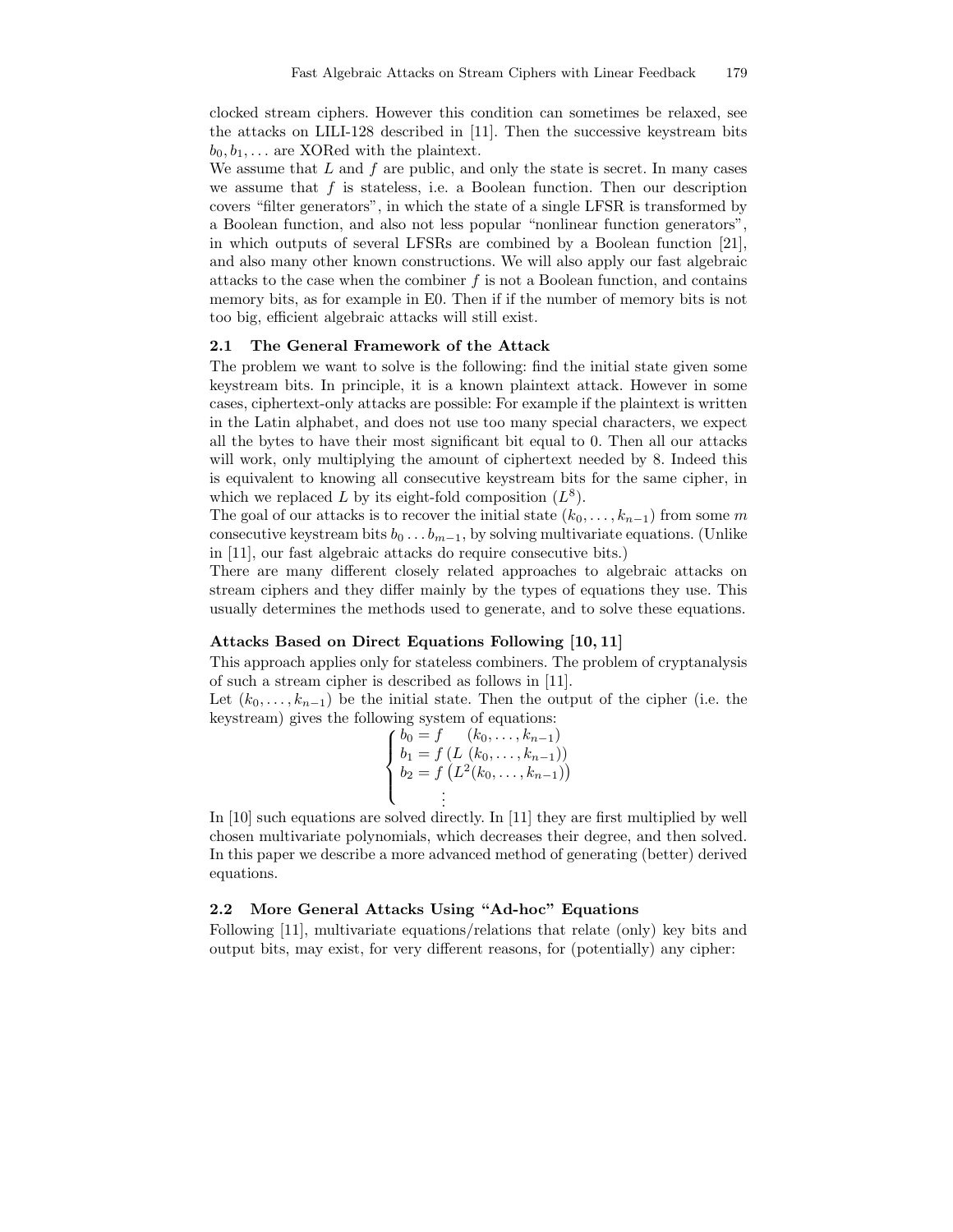$$
\begin{cases}\n0 = \alpha + \sum \beta_i k_i + \sum \gamma_i b_i + \sum \delta_{ij} k_i b_j + \sum \epsilon_{ijk} k_i b_j b_k + \\
\vdots\n\end{cases}
$$

In this paper we restrict ourselves to equations that are true with probability 1. Types of Equations: Following the notations introduced in Section 5.1. of [12], the equations given above may be called of type  $1 \cup k \cup b \cup kb \cup kb^2$ . This notation is obvious to understand, for example 1 denotes the presence of a constant monomial and  $kb^2$  of all monomials of type  $k_i b_j b_k$ . Following another convention used in [12], we use capital letters to denote types of equations that also contain lower degree monomials, for example  $K^2 = k^2 \cup k \cup 1$  and  $B = b \cup 1$ . Therefore the equations given above can also be said of type  $KB \cup kb^2$  but they are not of type  $KB^2$  because they do not contain monomials in  $b_i b_j$  (a.k.a. monomials of type  $b^2$ ).

Using Ad-hoc Such Equations: Our attacks will proceed in three steps:

- Step A1. Pre-computation stage: Find these equations.
- Step A2. Given some keystream, substitute the  $b_i$  in the equations to get an overdefined system of multivariate equations in the  $k_i$ .
- Step A3. Solve this (very overdefined) system of equations. Given sufficiently many keystream bits, we apply the simple linearization technique [25, 11], which consists of adding one new variable for each monomial that appears in the system, and then solves a big linear system. If less keystream is available, one should use a version of the XL algorithm [25] for equations of any small degree over  $GF(2)$ , described and studied in [10].

#### 2.3 Remarks on Ad-hoc Equations

The idea of ad-hoc equations follows closely the idea called scenario S5 in Section 7 of [11]. The word emphasises their unexpected character: they may be found be clever elimination by hand as in  $[1, 2]$  or by an indirect unexpectedly fast method as in the present paper. The idea itself can be seen as a higher-degree generalisation of the concept of "augmented function" proposed by Anderson in [3] and recently exploited in [18]. It is also, yet another application in cryptography of looking for multivariate relations of low degree, main method for attacking numerous multivariate asymmetric schemes [12, 23], and recently proposed also for attacking block ciphers [13].

Obviously, if such equations involving, say, T monomials exist, they can be found in time  $T^{\omega}$ , with  $\omega < 3$  being the exponent of the Gaussian reduction. The important contribution of this paper is to show that in some cases such equations can be found in a time linear or even sub-linear<sup>1</sup> in  $T$ .

<sup>&</sup>lt;sup>1</sup> It will be essentially linear in the number of equations involved in elimination, denoted later by L. This, assuming that the equations are written in a compressed form, can indeed be sub-linear in their size T.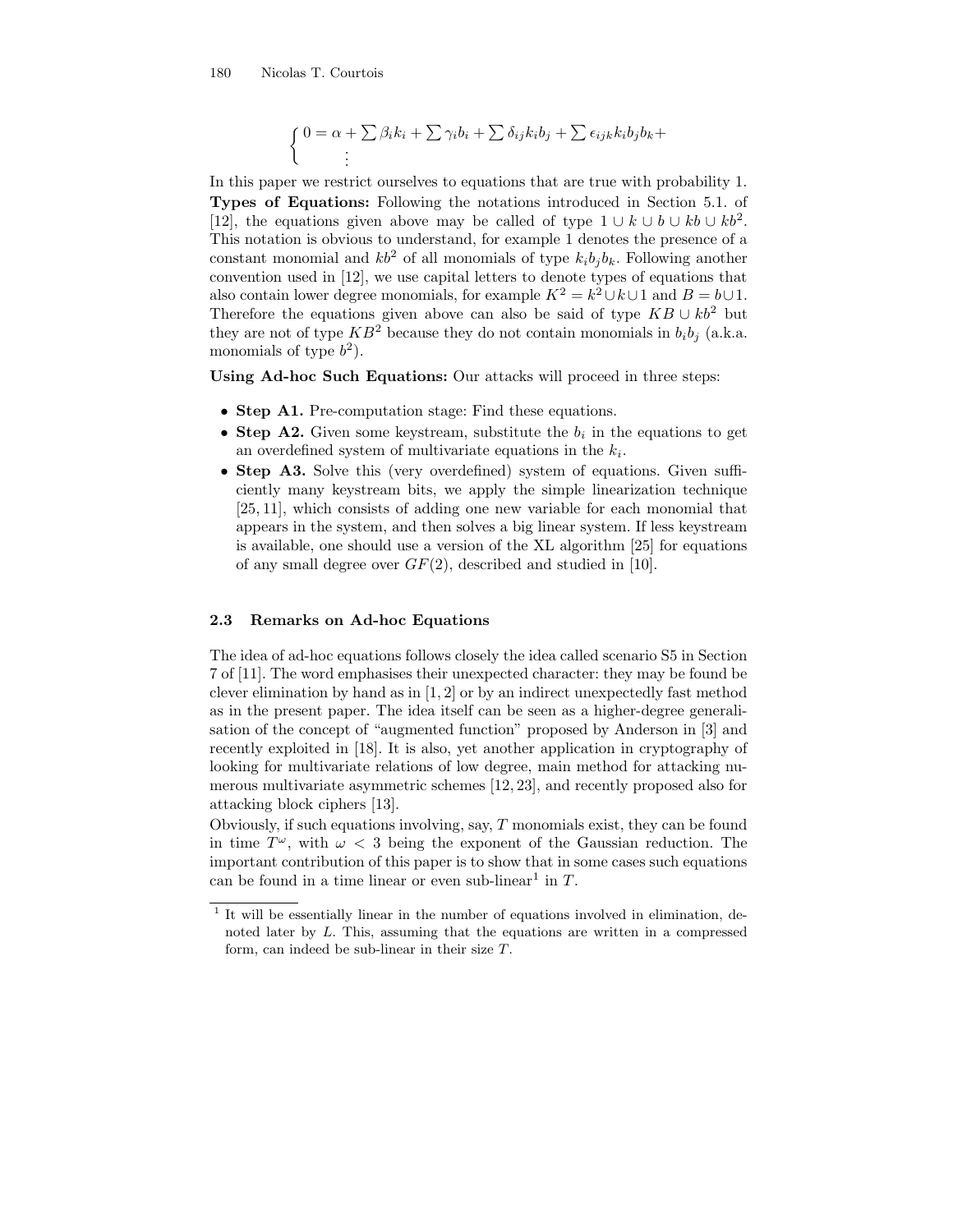A different view of "ad-hoc" equations is adopted in [2]. Instead of considering the equations with no limitation in the degree in the  $b_i$ , and study their degree when we substitute for  $b_i$  their respective values, it is possible to look at the equations in the state/key bits that are true each when several consecutive outputs are fixed to some fixed values. This approach used in [2] allows to study equations that contain much less monomials, which allows to find them faster, yet cannot be applied to systems in which the number of outputs is very big, as in the present paper.

Another way of looking at "ad-hoc" equations will be to consider that the stream cipher having one output, is in fact using several output functions  $f_i \stackrel{def}{=} f \circ L^i$ .  $\sum_i f_i g_i$  that would be of unusually low degree, exactly as in Section 2 of [12]. Then "ad-hoc" equations boil down to look for algebraic combinations of type Then, if the  $g_i$  are also of low degree, the attack will exploit, for  $j = 0, 1, 2, \ldots$ , the following equation of low degree:

$$
\sum_i f_i(L^j(s)) \cdot g_i(s) = \sum_i b_{i+j} \cdot g_i(s).
$$

This approach is much more powerful than the S3 attack scenario [11]. Such equations may (and will) exist, without a low degree product  $fg$  to exist. They may (and do) exist even for stateful combiners  $f(1, 2)$ .

2.4 Equations Used in the S3 Attack [11] and Additional Properties Let  $f$  be a Boolean function. We assume that the multivariate polynomial  $f$ has some multiple  $fg$  of low degree, with g being some non-zero multivariate polynomial. Let  $deg(fg) = d$  and let d be not too big, then following [11], efficient attacks exist. For each known keystream bit at position  $t$ , we obtain a concrete value of  $b_t = f(s)$  and this gives the following equation:

 $f(s) \cdot g(s) = b_t \cdot g(s),$ which, for the current  $s = L^t(k_0, \ldots, k_{n-1})$ , rewrites as:

 $f(L^t(k_0, ..., k_{n-1})) \cdot g(L^t(k_0, ..., k_{n-1})) = b_t \cdot g(L^t(k_0, ..., k_{n-1}))$ .

If the degree of g is also  $\leq d$ , this equation can be used for any value of  $b_t$ , otherwise it can still be used when  $b_t = 0$ , i.e. for half of the time. We get one multivariate equation for each one or about two keystream bits. Each of these equations will be of the same degree and we inevitably obtain a very overdefined system of equations (number of equations  $\gg n$ ), that can be efficiently solved, see [10, 11, 25].

Important Remark: Following [11], the chief advantage of the equations explained above may be of very low degree, without f being of low degree. In this paper we explore an additional property of these equations. Let  $e$  the degree of  $g$ . In [11], no distinction is made<sup>2</sup> between d and e. In this paper, on the contrary, we will exploit equations in which  $e < d$ , and show that for the same n and d, a smaller e leads allows to compute another type of "ad-hoc" equations, that will only be of degree  $e$  in the  $k_i$ , leading to much faster attacks than in [11].

 $2$  In the extended version of the paper [11], two versions of the main attack are studied, called S3a and S3b, that simply require that  $e \leq d$ . The complexity of the attack does not depend on e, only on  $\binom{n}{d}$ . For another proposed version S3c, successful attacks could be possible even when  $e$  is very big.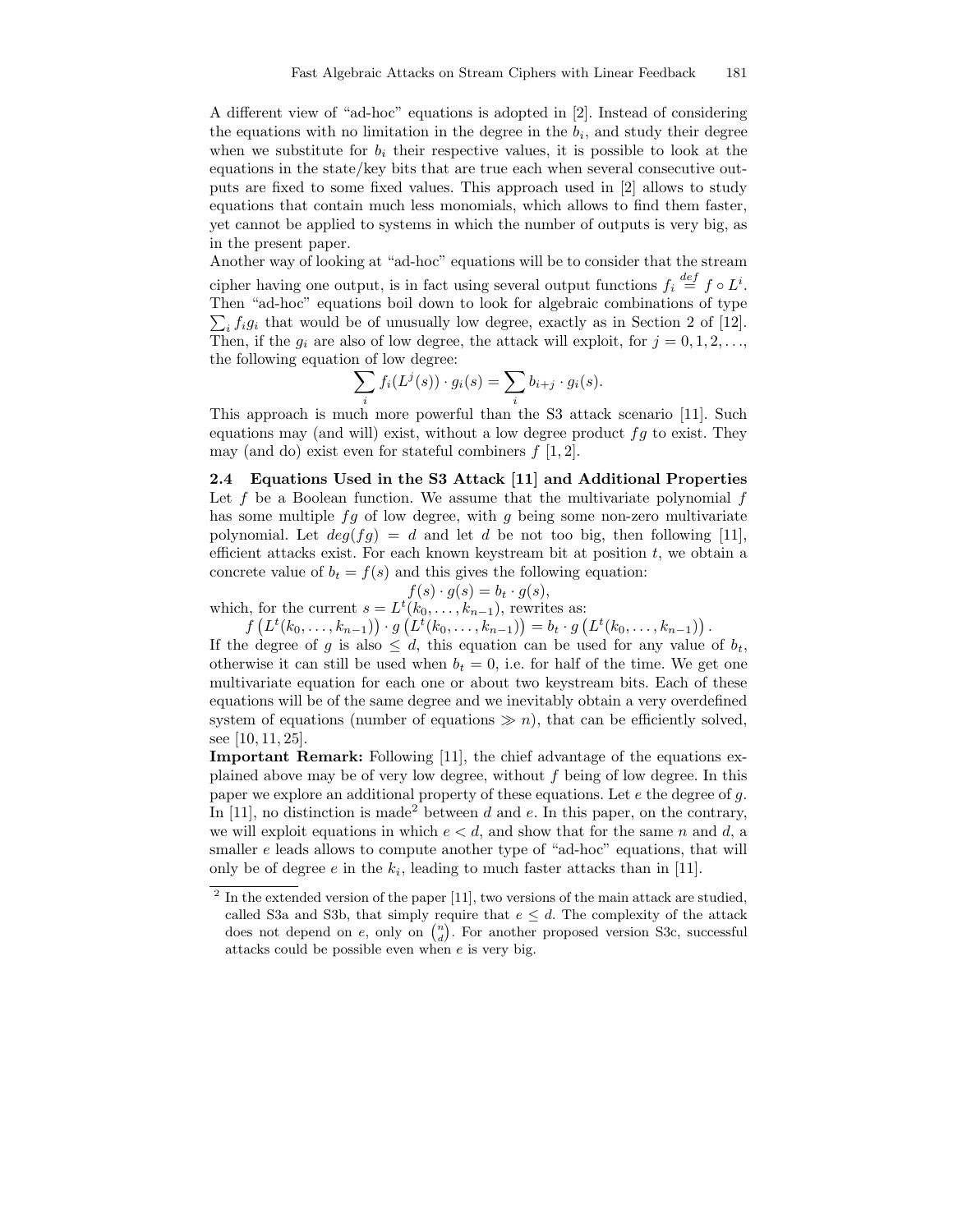More generally, in the next section we define a subclass of "ad-hoc" equations (including the example above with  $e < d$ ) that will be subsequently used in the next sections to compute efficiently other (much better) "ad-hoc" equations.

## 3 The Double-Decker Equations

**Definition 3.0.1 (Double-Decker Equations).** For any  $e < d$ , we call "double-decker equations" with degrees  $(d, e, f)$ , any set of multivariate equations of type  $K^d \cup K^e B^f$ , with  $d, e, f \in \mathbb{N}$ . In other words, equations with a maximum degree  $d$  in the monomials containing only the  $k_i$ , and the maximum degree e in the  $k_i$  among the monomials being divisible by one of the  $b_i$ .

The Double-decker equations will be used to find even better "ad-hoc" equations of type  $K^eB^f$ , with  $f \in \mathbb{N}$ , and finally used in our attacks. These equations cannot be obtained directly due to their size, and will be found indirectly in two major steps that will be described later:

- Step A1.1. Find some "double-decker equations" with degrees  $(d, e, f)$ .
- Step A1.2. Then eliminate (at least) all the monomials of types  $k^{e+1} \dots k^d$ , leaving only monomials of type  $K^eB^f$  with a maximum degree e in the  $k_i$ .

## 3.1 Step A1.1. - Find the Basic Double-Decker Equations

The exact method to find the "double-decker equations" we will use later varies from one cipher to another.

Toyocrypt: Toyocrypt is a stream cipher, submitted to the Japanese government call for cryptographic primitives Cryptrec and accepted to the second phase. An impractical attack on Toyocrypt has been proposed [22] and it has been rejected by Cryptrec. A description can be found in [22]. From Section 5.1. of [11] we know that there are 2 equations of type  $f(s) \cdot g(s) = b_t \cdot g(s)$  in which  $e = deg(g) = 1$  and  $d = deg(fg) = 3$ . For example, anyone can verify that when  $g(s) = (s_{23} - 1)$ , then in  $f(s)g(s)$ , all the terms of degrees  $\geq 4$  cancel out and what remains is of degree 3.

LILI-128: LILI-128 is a stream cipher, that was submitted to the European evaluation effort Nessie, and was subsequently rejected due to attacks [27]. A description can be found in [26]. From Section 5.1. of [11] we know that there are 4 equations of type  $f(s) \cdot g(s) = b_t \cdot g(s)$  in which  $e = deg(g) = 2$  and  $d = deg(fg) = 4$ . For example, when  $g(s) = s_{44} s_{80}$ , anyone can verify that  $f(s)g(s)$  is equal to the following multivariate polynomial of degree 4:

$$
f(s) \cdot s_{44} s_{80} = s_{44} s_{80} \left( s_1 s_{65} + s_3 s_{30} + s_7 s_{30} + s_{12} s_{65} + s_0 + s_7 + s_{12} + s_{20} \right).
$$

E0: EO is the keystream generator used in the Bluetooth wireless interface [6]. We will look for some equations of the following type: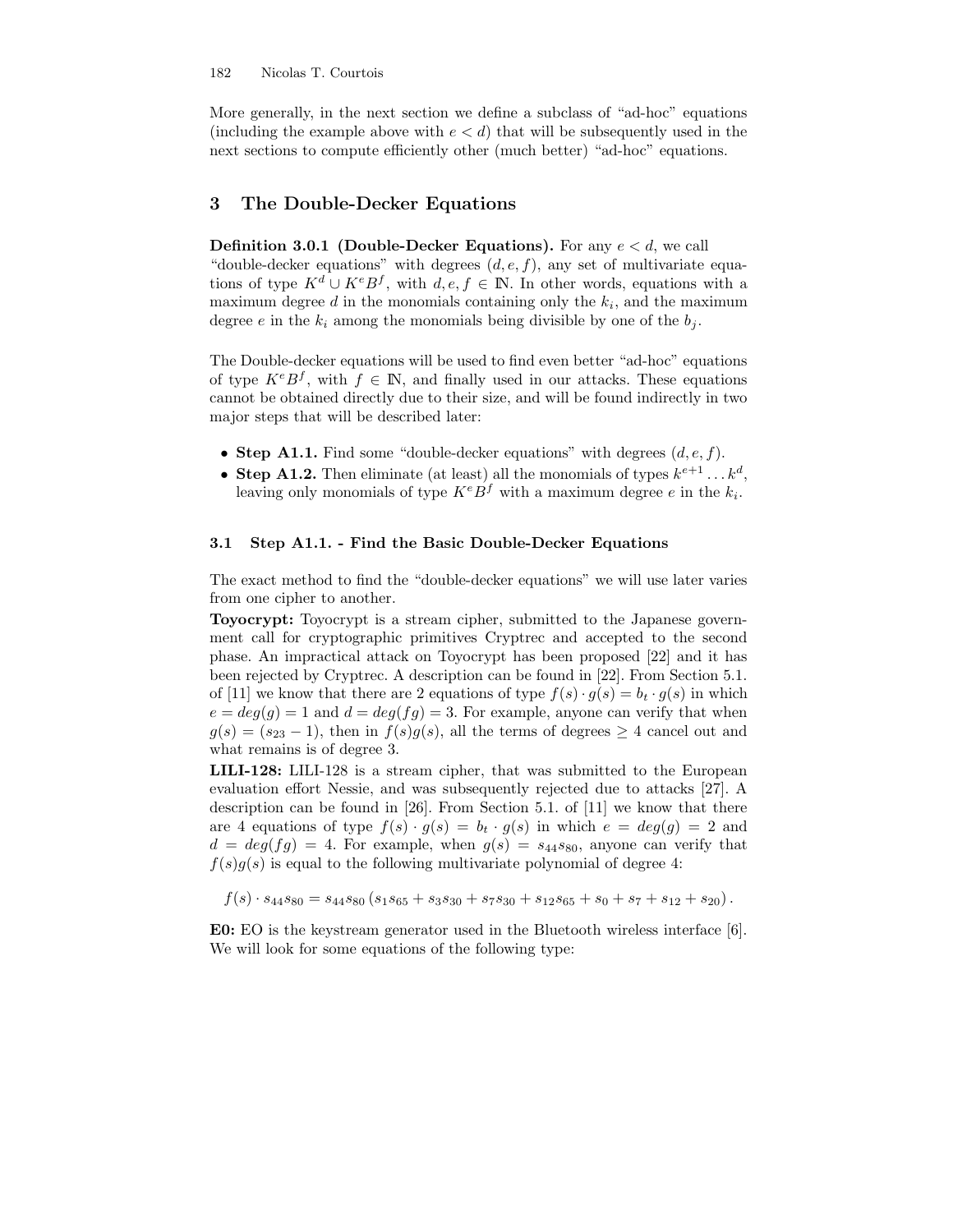| stream     | the degrees |  |   | equation          |           | number of $\vert$ successive $b_i$ |  |
|------------|-------------|--|---|-------------------|-----------|------------------------------------|--|
| cipher     |             |  |   | type              | equations | per equation                       |  |
| Toyocrypt  |             |  |   | $5^{-} \cup bk^1$ |           |                                    |  |
| $LILI-128$ |             |  |   |                   |           |                                    |  |
| ΕC         |             |  | ച | $R^2 K^3$         |           |                                    |  |

Table 1. The equations that will be used in our attacks

$$
h(s) = \sum_{i} b_i \cdot g_{i\;0}(s) + \sum_{i} b_i b_j \cdot g_{i\;j}(s),
$$

in which  $e = \max(deg(g_{i,j})) < d = deg(h)$ . They may be called of type  $K^d \cup$  $B^2K^e$  following notation of Section 2.2 or [12]. Such an equation of type  $K^4$  ∪  $B<sup>2</sup>K<sup>3</sup>$ , combining only 4 successive states, and eliminating all the state bits has been found by careful study of the cipher and successive elimination done by hand in [1, 2]. In this equation we have  $d = 4$  and  $e = 3$ . Our simulations confirmed that this equation exists, and is always true. We also found that it was unique (when combining only 4 consecutive states).

#### 3.2 Summary: The Equations that will be Used in Our Attacks

For plairheathree ceiphersy Tomarr, when the 128 man E0 there are "colsuble-decker"  $_{\rm{gali}$ ons $_{\rm{e}}$  (i.e. multivariate equations call the  $\ell_{\rm{a}}$  defect a lite of the following desire is a (fast) algebraic attack. Important Remark: Nothing proves that there are no better equations. For

## 4 The Pre-Computation Attack on Stream Ciphers

This idea has been suggested to us by Philip Hawkes. Starting from the above "double-decker equations" with degrees  $(d, e, f)$ , we will be able to compute "adhoc" equations of degree only e, by eliminating the monomials of type  $K^d$ , as defined in Step A1.2. First, it will be done by Gaussian elimination, then by a much faster method.

#### 4.1 The General (Slow) Pre-computation Algebraic Attack

We assume that for a given stream cipher, we have a system of "double-decker equations" being of type  $K^d \cup K^e B^f$ , with f being small, for example in all our attacks  $f \leq 2$ . We also assume that the size of these initial equations is a small constant  $\mathcal{O}(1)$  (for example, they are sparse or/and use a small subset of state bits). We will write the equations in the following form

$$
Left(L^t(k)) = Right(L^t(k), b),
$$

and we will put all the monomials of type  $K^d$  on the left side, and all the other monomials of type  $K^eB^f$  on the right side. For monomials of type  $K^e$  we may place them indifferently on one or the other side. Then we do the following: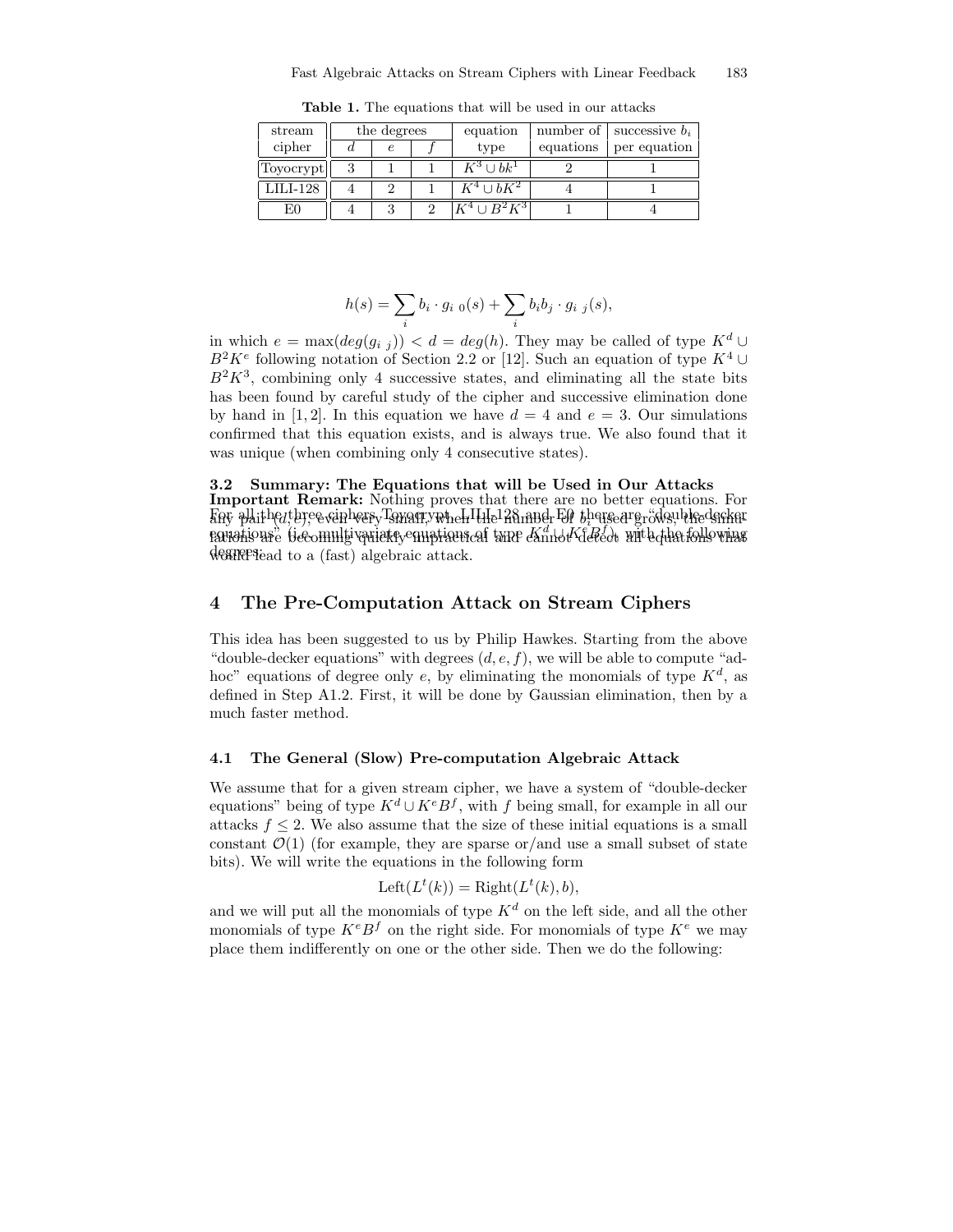- 1. We assume that we have at least  $R = \binom{n}{d} + \binom{n}{e} \approx \binom{n}{d}$  equations, this can be achieved given about at most<sup>3</sup> about  $\binom{n}{d}$  keystream bits.
- 2. We will do a complete Gaussian elimination of all monomials that appear on the left sides, i.e. of all monomials of degree up to  $d$  in the  $k_i$ . This is possible because  $R$  is chosen to exceed the number of monomials. This gives at least one linear combination  $\alpha$  of the left-hand sides that is 0:

$$
0 = \sum_{t} \alpha_t \cdot \mathrm{Left}(L^t(k)).
$$

Since  $R = \binom{n}{d} + \binom{n}{e}$ , we are able to produce at least  $\binom{n}{e}$  such linearly independent linear combinations. Each of them involves about  $\binom{n}{d}$  left sides.

- 3. The complexity of this first step is about  $\binom{n}{d}^{\omega}$  to find several solutions  $\alpha$  (we need about  $\binom{n}{e}$  solutions, and  $\binom{n}{e} \ll \binom{n}{d}$ .
- 4. We apply these linear combinations to the right sides. We get a system of equations of type  $B^f K^e$ .

$$
0 = \sum_{t} \alpha_t \cdot \text{Right}(L^t(k)).
$$

For example, for Toyocrypt or LILI-128, we get:

$$
0 = \sum_{t} \alpha_t \cdot b_t \cdot g\left(L^t(k)\right).
$$

Similarly for E0 we get equations of the type  $B^2 K^2$  using up to  $\binom{n}{4}$  consecutive  $b_i$ .

- 5. Now we obtain a pre-computed information (a sort of trapdoor) that consists of  $\binom{n}{e}$  equations. Each of these equations is of size  $\mathcal{O}(\binom{n}{d})$ , this is because we assume that the size of the initial equations is a small constant  $\mathcal{O}(1)$ . This trapdoor information allows, given a sequence  $b_i$  at the previously determined positions  $t$  that were in the sequence, to compute the secret key  $k$ by solving a system of equations of degree e instead of d.
- 6. Given a sequence  $b_t$ , we substitute it to all the equations. This step about takes  $\mathcal{O}(\binom{n}{d} \cdot \binom{n}{e})$  computations.
- 7. Then we have a system of  $\binom{n}{e}$  equations of degree e, that can be solved by linearization.
- 8. The complexity of the last linearization step is about  $\binom{n}{e}^{\omega}$ .

Remark: If all the equations are not linearly independent, the attack still works. Simulations done in the extended version of [11] suggest that the number of linearly dependent equations should always be negligible. Moreover, it is possible to see that even if we had to produce, say 10 times more equations, it would not greatly increase the complexity of the attack.

 $3$  As a matter of fact, here for many ciphers there will be several, say  $M$ , equations that exist for each keystream bit. Then given about  $\binom{n}{d}/M$  keystream bits, we still get about  $\binom{n}{d}$  equations as required. Unfortunately, for the fast attack described in Section 5 below, we only know how to use one of them and will assume  $M = 1$ .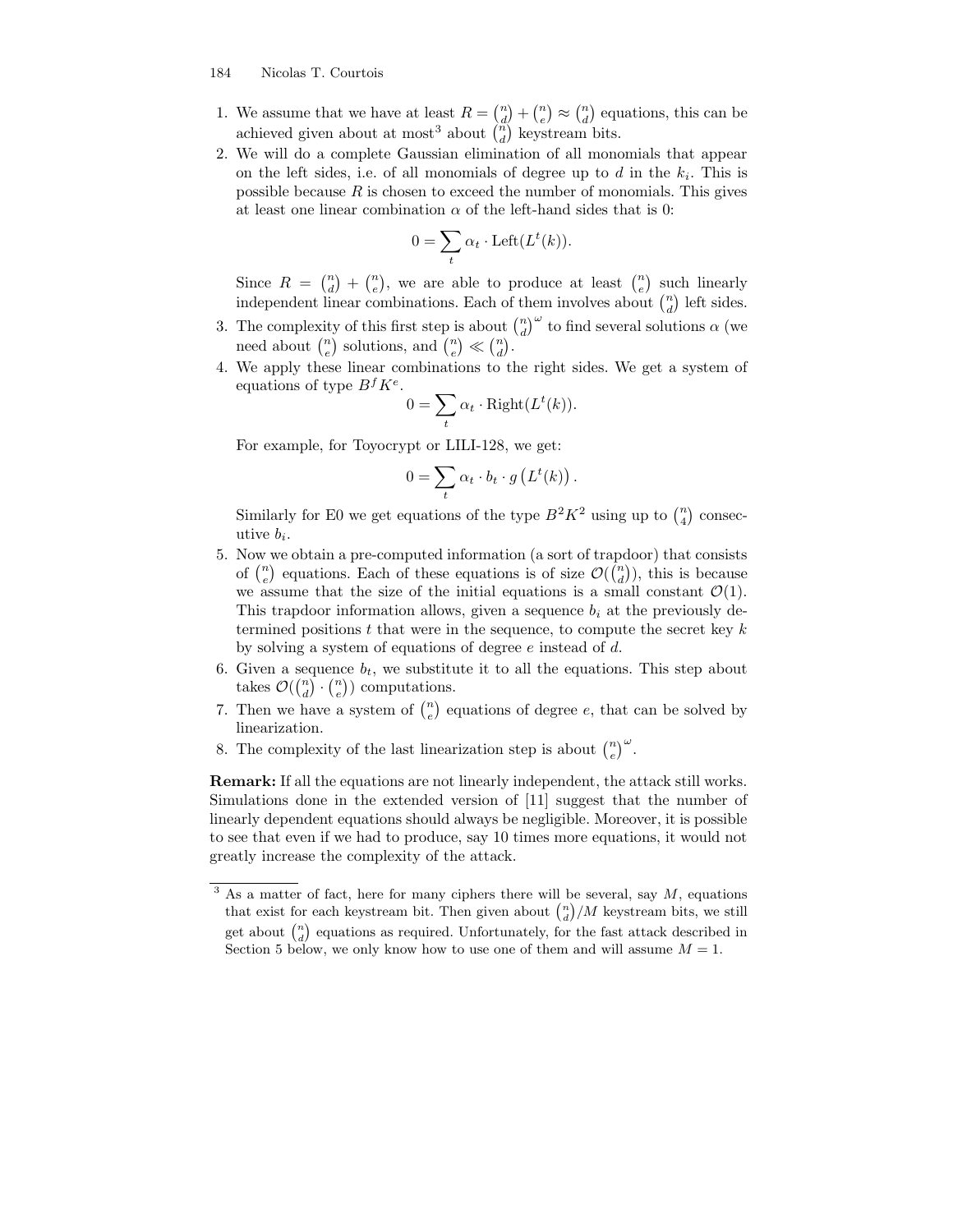#### 4.2 Summary: The General (Slow) Pre-Computation Attack

To summarize we have a pre-computation attack that, given  $\binom{n}{d}$  initial equations, allows to compute a trapdoor information, that later for any values of  $b_t$  obtained from the cipher, will allow to compute the key using only roughly  $\binom{n}{d} \cdot \binom{n}{e} + \binom{n}{e}^{\omega}$ operations. For now, when applied with equations from Section 3.2, it does not improve on the attacks from  $[11]$  and  $[1, 2]$ , except that with the same complexity we may do a pre-computation once, and then break the cipher again and again with a much lower complexity.

#### 5 The Fast Pre-Computation Attack

In this (fast) attack there are three additional requirements (or limitations):

- 1. The equation used has to be exactly the same for each keystream bit, modulo a variable change resulting from the fact that  $s = L<sup>t</sup>$ . For example in the previous attack we could use, for each keystream bit  $b_t$ , one or several equations of type  $f(L^t(k)) \cdot g(L^t(k)) = b_t \cdot g(L^t(k))$  with different linearly independent functions  $g$ . In this attack we may only use one  $g$  that has always to be the same.
- 2. The slow pre-computation attack given above, as all attacks given in [11], will work given any subset of keystream bits. The improved (fast) attack will require consecutive keystream bits. (The attack will also work if they are taken at regular intervals. This amounts simply to taking a different linear feedback function  $L$  and without loss of generality we will assume that all the keystream bits are consecutive.)
- 3. Moreover we assume that the linear feedback  $L$  is non-singular, in a sense that the sequence  $k, L(k), L^2(k), \ldots$  is always periodic, and we will also assume that this sequence has only one single cycle. This is true for all known stream ciphers with linear feedback, in particular when they are based on one or several maximum-length LFSRs.

When all the equations are of the form Equation( $L^t(k)$ ) and if all the keystream bits are consecutive, then the system has a very regular recursive structure:

$$
\begin{cases}\n\text{Left}(k_0, \dots, k_{n-1}) = \text{Right}(k_0, \dots, k_{n-1}; b_0 \dots b_{m-1}) \\
\vdots \\
\text{Left}(L^t(k_0, \dots, k_{n-1})) = \text{Right}(L^t(k_0, \dots, k_{n-1}); b_t \dots b_{m+t-1}) \\
\vdots\n\end{cases}
$$

Now we are going (for some time) to ignore the right sides of these equations. Their left sides do not depend on the  $b_i$ , they are just multivariate polynomials of type  $K^d$ . If we consider at least  $\binom{n}{d}$  consecutive equations, a linear dependency  $\alpha$  must exist. This linear dependency does not depend on the outputs  $b_i$ . Let S be the size of the smallest such linear dependency  $\alpha$ . We have  $S \leq {n \choose d}$ .

One dependency is enough. Due to the recursive structure of the equations, this dependency  $\alpha$  can be applied at any place. Indeed we have: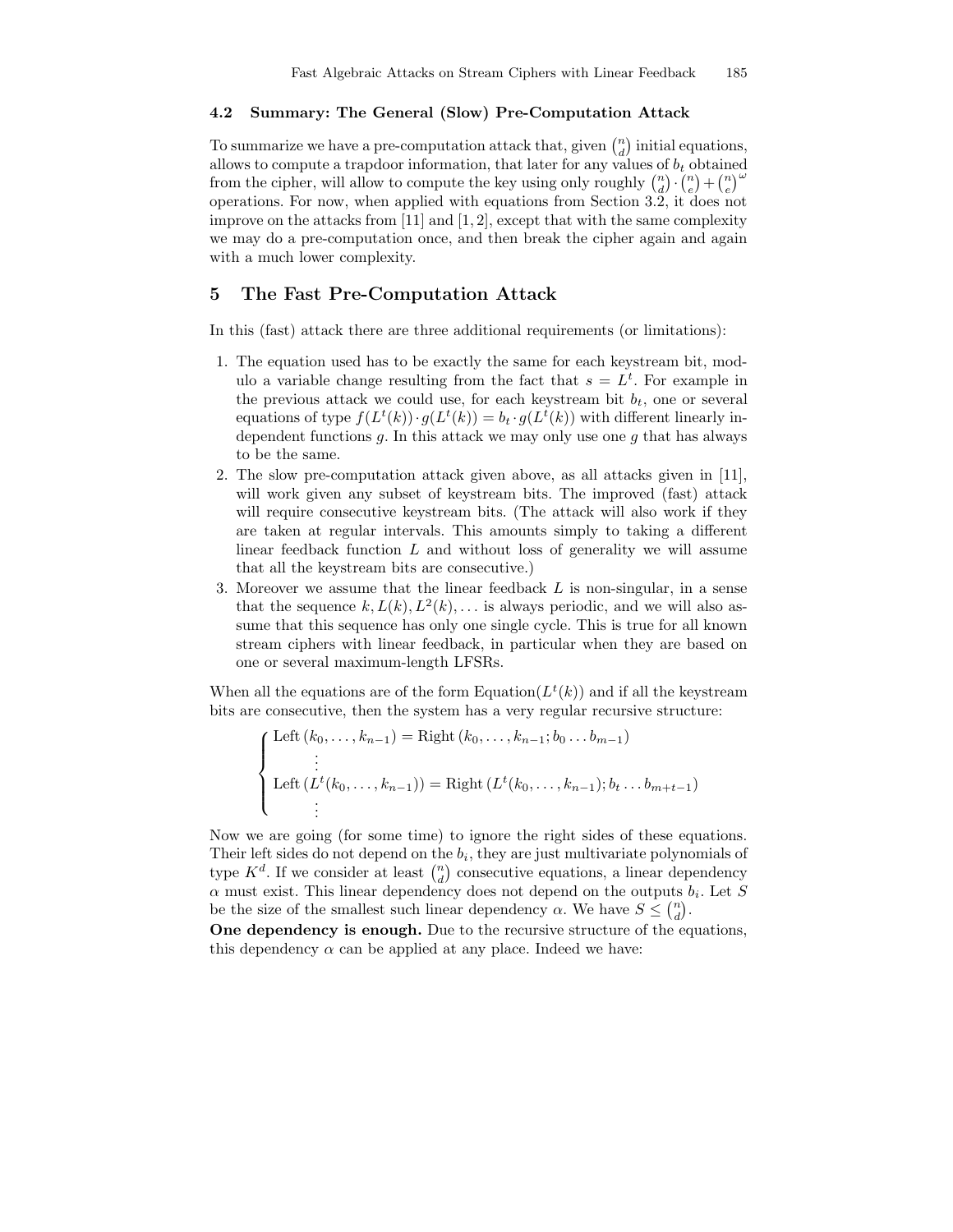$$
\forall k \quad 0 = \sum_{t=0}^{S-1} \alpha_t \cdot \text{Left}\left(L^t(k)\right) \quad \Rightarrow \quad \forall k \; \forall i \quad 0 = \sum_{t=0}^{S-1} \alpha_t \cdot \text{Left}\left(S^{t+i}(k)\right).
$$

Moreover, since we assumed that the sequence  $k, L(k), L^2(k), \ldots$  has one single cycle, this dependency  $\alpha$  does not depend on the secret key of the cipher, and is the same for all k.

In the previous (slow) pre-computation attack we had to find  $\binom{n}{e}$  linear dependencies  $\alpha$ . Here we find one  $\alpha$  and re-use it on  $\binom{n}{e} \ll S$  successive windows of  $S \leq {n \choose d}$  equations.

### 5.1 Finding  $\alpha$  Faster - LFSR Synthesis

We have shown a (well known) fact, that for every initial  $k$ , the values of the left sides of our equations can be obtained from some LFSR of length at most S and defined by  $\alpha$ . We can also do the reverse: recover  $\alpha$  from the sequence (LFSR synthesis). It can be done given 2S bits of the sequence, see [19, 21]. For this we choose a random key  $k'$ , ( $\alpha$  does not depend on k), and we will compute 2S output bits of this LFSR  $c_t = \text{Left}(L^t(k'))$  for  $t = 0...2S - 1$ . Then we apply the well known Berlekamp-Massey algorithm [19, 21] to find the connection polynomial of this LFSR that will be essentially  $\alpha$ . Done in this way, both these steps (computing the sequence  $c_i$  and the LFSR synthesis) will take  $\mathcal{O}(S^2)$  operations.<sup>4</sup> However both can be improved to become essentially linear in S.

#### Finding  $\alpha$  Faster:

- $\diamond$  First of all we observe that all the  $L^{i}(k')$  can be computed in time about  $\mathcal{O}(Sn^2)$  and even in  $\mathcal{O}(Sn)$  if L is composed only of a combination of LF-SRs and MLFSRs. Then, since  $n \ll S \approx {n \choose d}$ , the time is indeed essentially linear in S. Moreover, in many interesting cases in practice, the equations Left  $(S<sup>t</sup>(k<sup>t</sup>))$  are sparse or/and have a known structure that allows to compute them very fast, in a time that can be assumed constant, being less than  $n$  and therefore much smaller than  $S$ . It is the case for Toyocrypt, LILI-128 and E0. We exploit here the fact that these ciphers have been designed to be very fast.
- $\diamondsuit$  To recover  $\alpha$  takes  $\mathcal{O}(S^2)$  computations using Berlekamp-Massey Algorithm, but it will take only  $\mathcal{O}(S \log(S))$  operations using improved asymptotically fast versions of the Berlekamp-Massey Algorithm, see [5, 14, 7]. However we do not know how fast are these algorithms for the concrete values of S used in this paper.

How to Use  $\alpha$ : We recall that the same linear dependency will be used  $\binom{n}{e}$ times:

<sup>4</sup> A quadratic time is already much faster than doing this by Gaussian elimination in  $\mathcal{O}(S^{\omega})$ , and only this would already give the fastest attack known on all the three stream ciphers studied in this paper.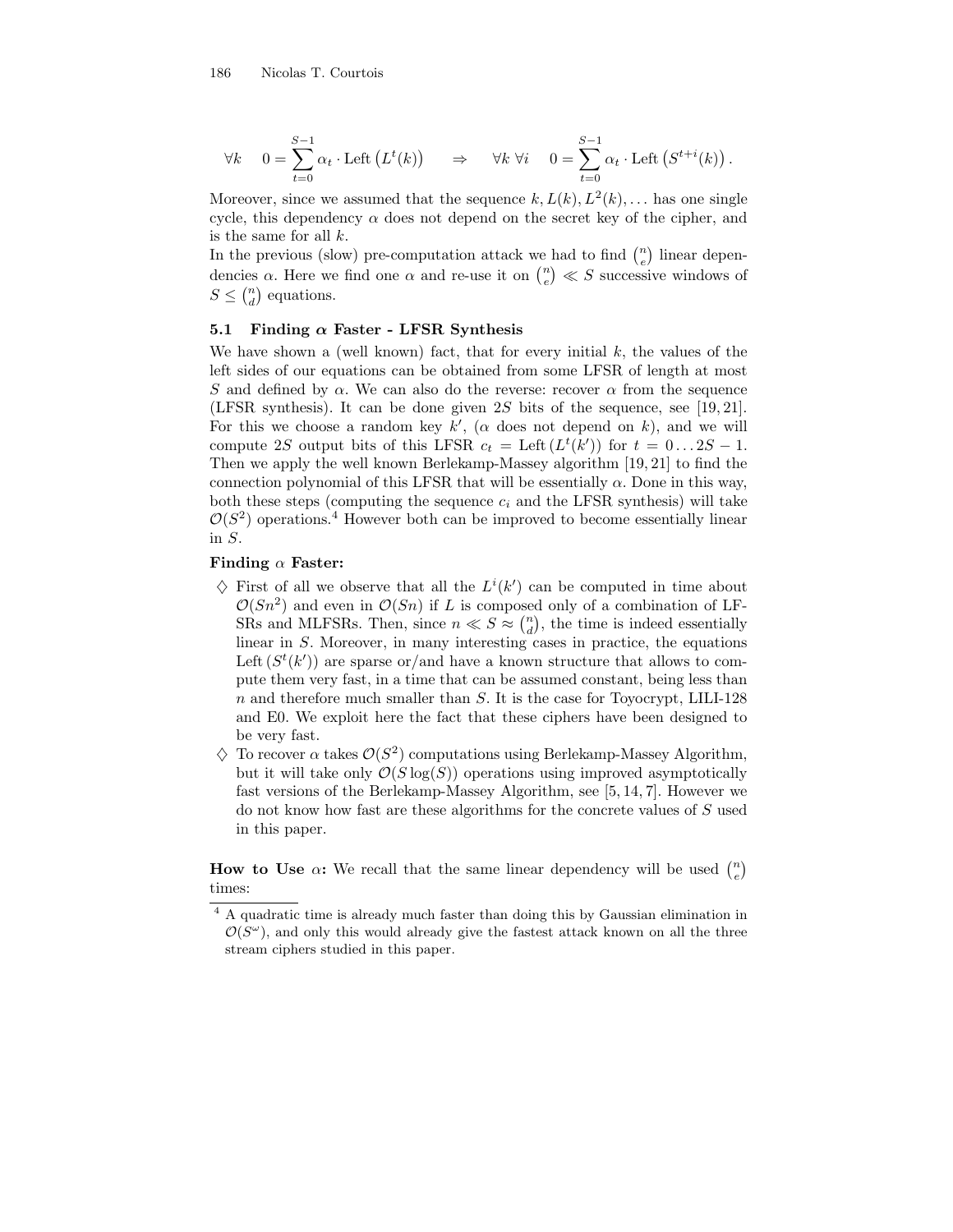$$
\forall i \quad 0 = \sum_{t=i}^{S+i-1} \alpha_t \cdot \text{Right} \left( S^t(k); b_t \dots b_{m+t-1} \right).
$$

Since  $Right(t)$  does depend on many  $b_i$ , in general a sliding subset, and the  $\text{output sequence } b_i \text{ is not likely to have any periodic structure, all these equations}$ are expected to be very different for different i. From simulations on a simpler but similar algebraic attack on Toyocrypt done in [11], we also expect that only a negligible number of these equations will be redundant (i.e. linearly dependent).

### 5.2 Summary - the Fast Pre-Computation Attack

- 1. Given about  $m = \binom{n}{d} + \binom{n}{e} \approx \binom{n}{d}$  consecutive keystream bits.
- 2. We compute the linear dependency  $\alpha$  using an improved version of the Berlekamp-Massey Algorithm. This step is expected to be essentially linear in S and take at most  $\mathcal{O}(S \log(S) + Sn)$  steps with  $S = \binom{n}{d}$ . This  $\alpha$  is our pre-computed information (or the trapdoor). It allows, given a sequence  $b_i$  of consecutive keystream bits, to recover the secret key k by solving a system of equations of degree only  $e < d$ .
- 3. The second step takes (as before) about  $\mathcal{O}(\binom{n}{d} \cdot \binom{n}{e} + \binom{n}{e}^{\omega}$  operations.

Memory Requirements: In this attack, the most memory-consuming operation will be to store the  $\binom{n}{e}$  equations of size at most  $\binom{n}{e}$  (we only store them after substituting the  $b_i$  by the output bits). It will be at most  $\binom{n}{e}^2$  bits.

## 6 Application to Toyocrypt, LILI-128 and E0

In this paper, write  $\mathcal{O}(2^{20})$  to say that the complexity is at most  $C \cdot 2^{20}$  for some constant  $C$ , yet for simplicity we did not evaluate the exact value of  $C$ . All our results given in such form should be regarded as rough (and optimistic) approximations.

#### 6.1 Application to Toyocrypt

- For Toyocrypt we have  $n = 128$ ,  $d = 3$ ,  $e = 1$ . We obtain the following attack:
- $\diamondsuit$  With a pre-computation step in  $\mathcal{O}(2^{23})$ .  $\diamondsuit$  Given  $2^{18.4}$  consecutive keystream bits.
- $\diamond$  The secret key can be computed in about  $\mathcal{O}(2^{20})$  CPU clocks and with about  $2^{14}$  bits of memory.

#### 6.2 Application to LILI-128

In the second component of LILI-128 we have  $n = 89$ ,  $d = 4$ ,  $e = 2$ . The sequence will only become regularly clocked if we clock the first LFSR of LILI-128  $2^{39} - 1$ steps at a time, see [11]. We get the following attack:

- $\diamondsuit$  With a pre-computation step in  $\mathcal{O}(2^{26})$ .
- $\diamondsuit$  Given  $2^{21.3+39} \approx 2^{60}$  consecutive keystream bits.
- $\diamond$  The state of the second component can be computed in about  $\mathcal{O}(2^{31})$  CPU clocks and with about  $2^{24}$  bits of memory.
- $\diamond$  Once the initial state of the second LFSR is recovered, the state of the first LFSR can be found easily in less than about  $2^{20}$  (many thanks to Philip Hawkes for remarking this). Indeed, once the second LFSR is known, we can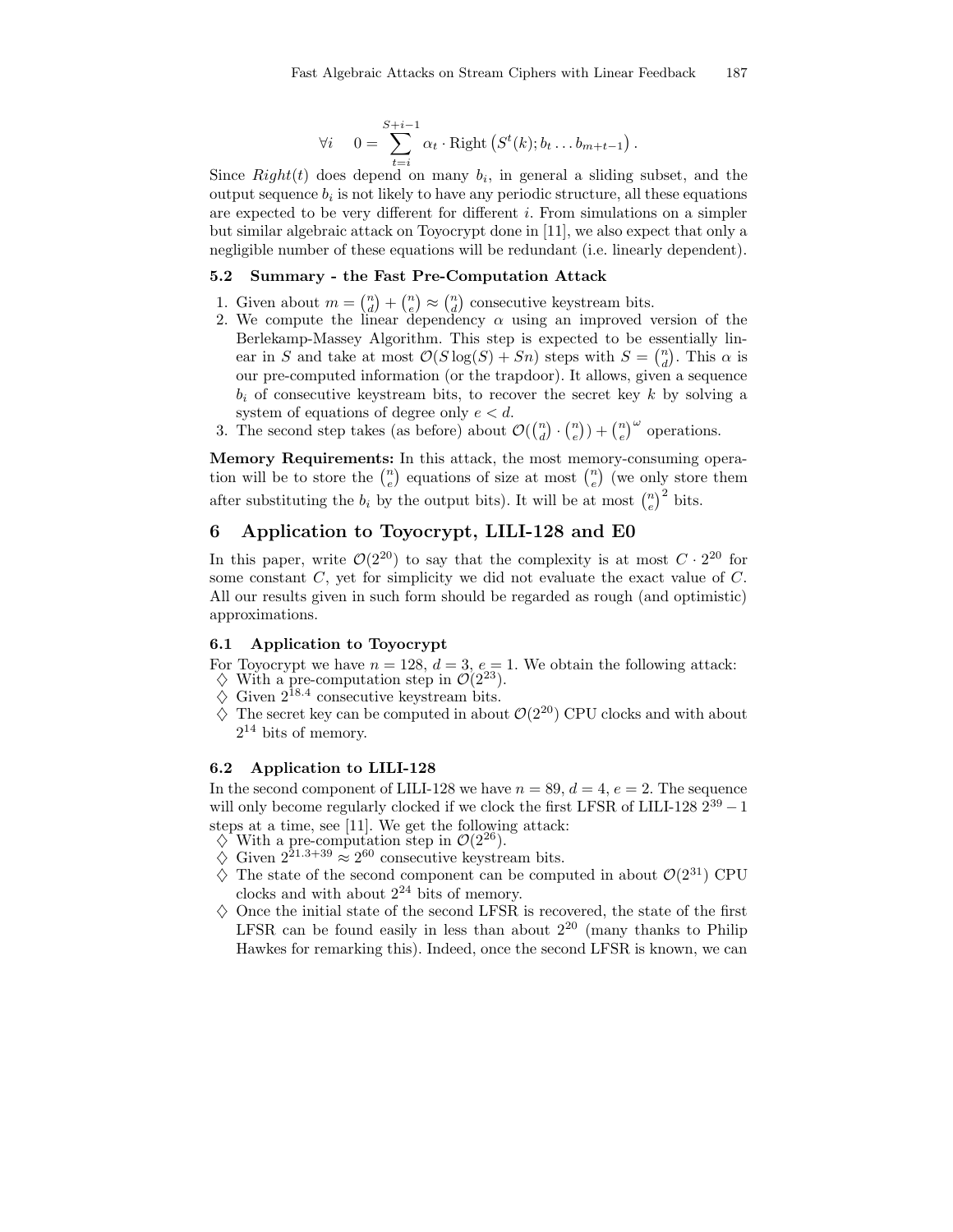| cryptosystem      | Toyocrypt   |                        |            | LILI-128    |          |                        | E0                   |          |                   |
|-------------------|-------------|------------------------|------------|-------------|----------|------------------------|----------------------|----------|-------------------|
|                   |             |                        |            |             |          |                        |                      |          |                   |
| $\boldsymbol{n}$  | 128         | 128                    | 128        | 89          | 89       | 89                     | 89                   | 128      | 128               |
| đ                 |             | 3                      | 3          | 4           | 4        |                        | 4                    | 4        | 4                 |
| $\epsilon$        |             |                        |            |             |          |                        | $\overline{2}$       |          | $\overline{2}$    |
|                   |             |                        |            |             |          |                        |                      |          |                   |
| $\text{Attack}{}$ | $22 \,$     | 11                     | new        | 11          | 11       | 27                     | new                  | 2        | new               |
| Data              | $\sqrt{48}$ | $\Omega$ <sup>18</sup> | $2^{18}$   | $\sqrt{18}$ | ე57      | $\gamma$ <sup>46</sup> | 260                  | 24       | 24                |
| Memory            | $2^{48}$    | $2^{37}$               | $2^{14}$   | 0.43        | $2^{43}$ | $2^{51}$               | 24                   | $2^{48}$ | $2^{3i}$          |
| Pre-computation   | $2^{80}$    |                        | $(2^{23})$ |             |          | -ე56                   | $(2^{26})$           |          | $^{\prime}2^{28}$ |
| Attack Cxty       | 2064        | $2^{49}$               | $O(2^{20}$ | $2^{96}$    | $2^{57}$ | $2^{56}$               | $\overline{(2^{31}}$ | $2^{68}$ | $(2^{49})$<br>റ   |

Table 2. The results of this paper vs. the best previous attacks

predict any number of consecutive bits  $a_i$  of the second component (without decimation), then we may guess several (for example 20) consecutive output bits  $c_i$  of the first component, which determines a subsequence of the  $a_i$  that should be equal to the observed output sequence fragment  $b_i$ . Our choice will be confirmed only for on average 1 or 2 strings of 20 bits of  $c_i$ . For each of these (very few) cases, we will find the remaining  $39-20=19$  bits by the exhaustive search.

### 6.3 Application to E0

For E0 we have  $n = 128$ ,  $d = 4$ ,  $e = 3$ . Then we obtain:

- $\diamondsuit$  With a pre-computation step in  $\mathcal{O}(2^{28})$ .
- $\diamondsuit$  Given  $2^{23.4}$  consecutive keystream bits.
- $\Diamond$  The secret key can be computed in about  $\mathcal{O}(2^{49})$  CPU clocks and with about 2 <sup>37</sup> bits of memory.

Note: In the real-life implementation of Bluetooth cipher, at most about 2745  $\approx$  $2^{11}$  bits can be obtained, see [17,6]. However this attack shows that the design of E0 is not (cryptographically) very good. It is possible that even a real-life application of E0 will be broken by our attack, if some other equations with a smaller d are found. This possibility cannot at all be excluded, the computer simulations only allow to explore equations that combine a few (e.g. up to 10) output bits. Better equations may exist when more bits are combined, and may be found by a clever elimination as in  $[1, 2]$ .

## 6.4 Summary of the Results

The fast algebraic attack gives the best attack known on three well known stream ciphers: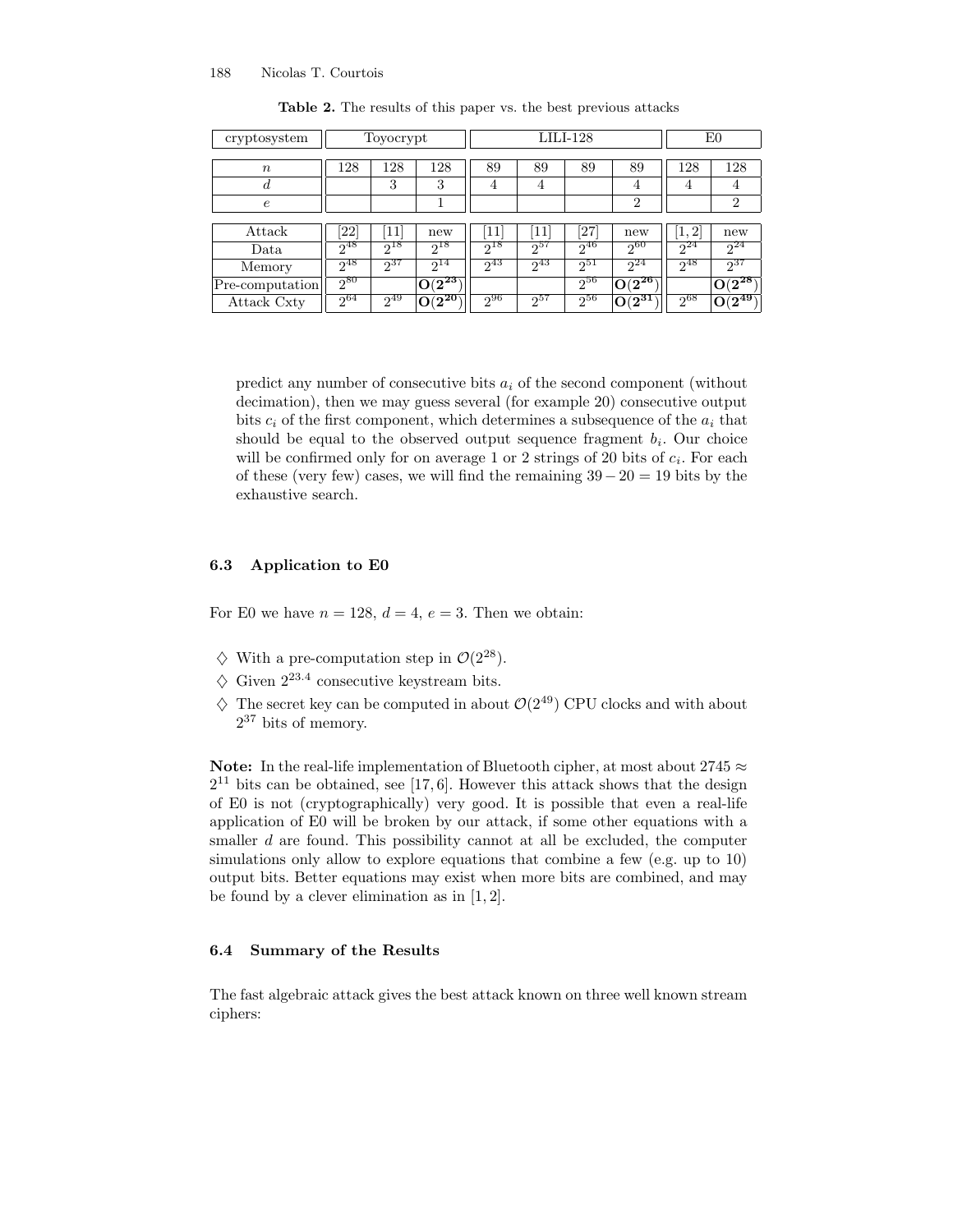## 7 Fast General Attacks on Stream Ciphers Using Boolean Functions

In [11] it is shown that for any cipher with linear feedback and a non-linear stateless filtering function that uses only a small subset of state bits, for example k bits out of n state bits, the key can be recovered in essentially  $\binom{n}{k/2}^{\omega}$  operations, which at most about  $n^k^{\frac{\omega}{2}} \leq n^{1.19k}$  using the fairly theoretical result from [8]. In practice, if we consider the Strassen's algorithm, we get rather  $n^{1.4k}$ . This attack works given any subset of  $\binom{n}{k/2}$  keystream bits.

In this paper we show that, given less than  $\binom{n}{k}$  keystream bits, that (now) have to be consecutive, we may recover the key using only essentially  $n^k$  computations instead of  $n^{1.4k}$ . In the two following subsections we will show two separate attacks of this type that both will be better than  $n^{k\omega/2}$ .

The first attack assumes that the Boolean function of the cipher is constructed in such a way that it can be computed in constant time (for example using a table, the usual case, otherwise the cipher is not practical !). Given  $\binom{n}{d}$  consecutive keystream bits, the key is recovered in  $n^{d+\mathcal{O}(1)}$  computations, with  $d \leq k$  being the degree of the Boolean function used. This attack can be sometimes much faster than  $n^k$ , as frequently we have  $d < k$ .

We also present a fast version of the general attack in  $n^k \frac{\omega}{2}$  from [11], that for ciphers using only a small subset of output bits  $k$ ,  $(k$  is a small constant, e.g.  $k = 10$ , will require (substantially) less than  $\binom{n}{k}$  consecutive keystream bits, and about  $n^{k+\mathcal{O}(1)}$  computations.

## 7.1 Fast General Attack on Stream Ciphers Using Boolean Functions of Small Degree

Theorem 7.1.1 (New General Attack on Stream Ciphers with Linear **Feedback).** If the degree of the Boolean function  $f$  is  $d$ , and its output can be computed in time  $\mathcal{O}(1)$ , then given  $\binom{n}{k}$  consecutive keystream bits, one can recover the key using only  $\mathcal{O}(n^{d+2})$  operations.

All this is achieved immediately by a straightforward application of our fast algebraic attack. The cipher is first described by the following set of equations:  $f(L^t(k_0,...,k_{n-1})) = b_t.$ 

We will split this equation into two  $0 = f(s) + b_t = \text{Left}(s) + \text{Right}(s, b_t)$  with:

- Right $(s, b_t)$  containing  $b_t$  and the linear part of f.
- Left(s) being exactly the part of degrees  $2 \ldots d$  of f.

It is easy to see that, from the assumption that the computation of  $f$  is done in constant time, the time to compute  $Left()$  will be in  $\mathcal{O}(n)$ , knowing that it differs from  $f$  only by the linear part. Then we get the following set of equations for some *m* consecutive bits  $t = 0 \dots m - 1$ :

Left 
$$
(L^t(k_0,...,k_{n-1}))
$$
 = Right  $(L^t(k_0,...,k_{n-1}), b_t)$ ,  $t = 0, 1, 2,...$ 

with the left sides being of type  $K^d$  and right sizes of type  $K \cup b$ , and using only one  $b_i$  each. We have "double-decker equations" with degrees  $(d, e, f) = (d, 1, 1)$ .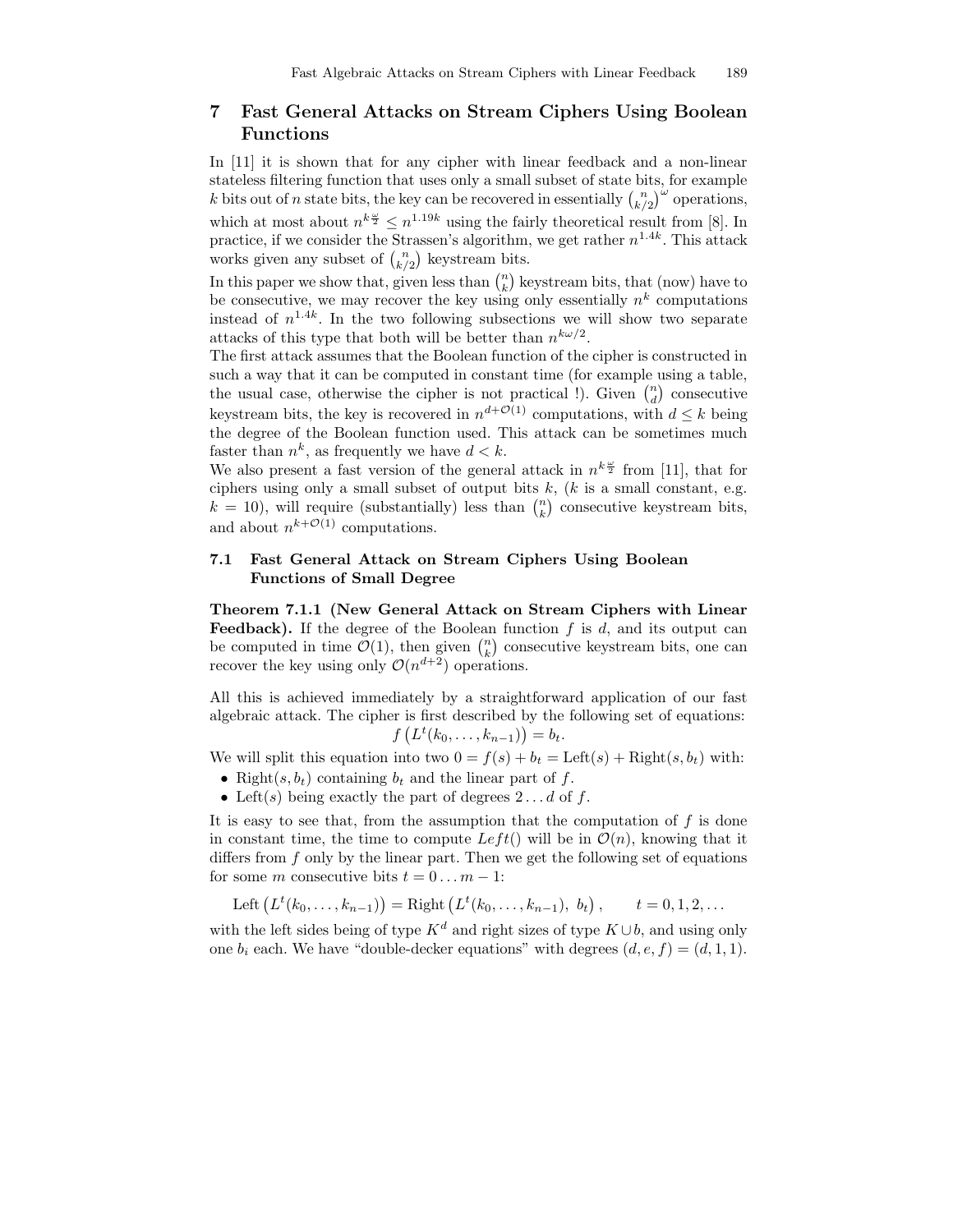| Consecutive Data                       |                    |
|----------------------------------------|--------------------|
| Memory                                 | $\mathcal{O}(n^d)$ |
| Pre-computation $\mathcal{O}(n^{d+1})$ |                    |
| Complexity                             | $O(n^d)$           |

**Table 3.** Fast algebraic attack when  $f$  has degree  $d$ 

**The LFSR Synthesis.** Let  $S = \begin{pmatrix} n \\ d \end{pmatrix}$ . Let  $k'$  be a random key. From Section 5.1, we recall that the time to compute all the  $L^{i}(k')$ ,  $i = 0...2S - 1$  is at most  $\mathcal{O}(Sn^2)$ , and in many practical cases even  $\mathcal{O}(Sn)$ .

Since the time to compute  $Left(s)$  is  $\mathcal{O}(n)$  computing 2S outputs  $Left(L^{t}(k'))$ for  $t = 0...2S - 1$  will take time  $\mathcal{O}(Sn)$ . Then as in Section 5 we compute the LFSR connection polynomial  $\alpha$  which takes about  $\mathcal{O}(S \log S)$  operations.

Using the Pre-computed Information  $\alpha$ . Again, as in Section 5, with a pre-computation in time at most  $\mathcal{O}(Sn^2 + S \log S)$  we get an equation in which a linear combination of  $S = \binom{n}{d}$  successive keystream bits  $b_i$  is equal to a linear combination of the  $k_i$ :

> $\forall t$  $\sum^{S-1}$  $i=0$  $\alpha_{t+i}b_{t+i} =$ ResultingLinearCombination $(k_0, \ldots, k_{n-1}).$

By using this equation n times for n successive windows of  $S$  keystream bits, we get a linear system that will give the key  $k$ . The complexity of the whole fast  $b$ et et $\alpha$ in Table 5, attackl is ampare this att $\phi$ (St $\beta$  ). In attack from the we steep timy and othe O(Seviewely known general attackan be thought as essentially linear in  $\mathop{\rm Sym}\nolimits$  ant Remark this following attaple linear attack on a stream cipher. Such equations of size  $S = \begin{pmatrix} n \\ d \end{pmatrix}$  do always exist. Let LC of the linear complexity of a cipher. We always have  $\overline{LC} \leq {n \choose d}$  and when  $S < LC$ , the existence of such an equation of size  $S$  can be excluded. Conversely, if the linear complexity  ${\cal LC}$  is less than expected  $(LC < \binom{n}{d})$ , the attack described here will still work with a complexity essentially linear in LC. This attack shows that, ciphers in which the Boolean functions  $f$  is of low degree and can be computed in constant time, can be broken in time essentially linear in the linear complexity LC of the cipher. This is, to the best of our knowledge, has never happened before.

## 7.2 Fast General Attack on Stream Ciphers Using a Subset of LFSR bits

This section improves the general attack from [11]. We consider a stream cipher with  $n$  state bits, in which the keystream bit is derived by a Boolean function  $f$ using only a small subset of k state bits:  $\{x_1, x_2, \ldots, x_k\} \subset \{s_0, s_1, \ldots, s_{n-1}\}.$  We assume that  $k$  is a small constant and  $n$  is the security parameter. For example in LILI-128  $k = 10, n = 89$ .

As in [11] we are looking for polynomials  $g \neq 0$ , such that fg is of low degree, and for this we check for linear dependencies in the set of polynomials  $C = A \cup B$ defined as follows. A contains all possible monomials up to some maximum degree d (this part will later compose  $fg$ ).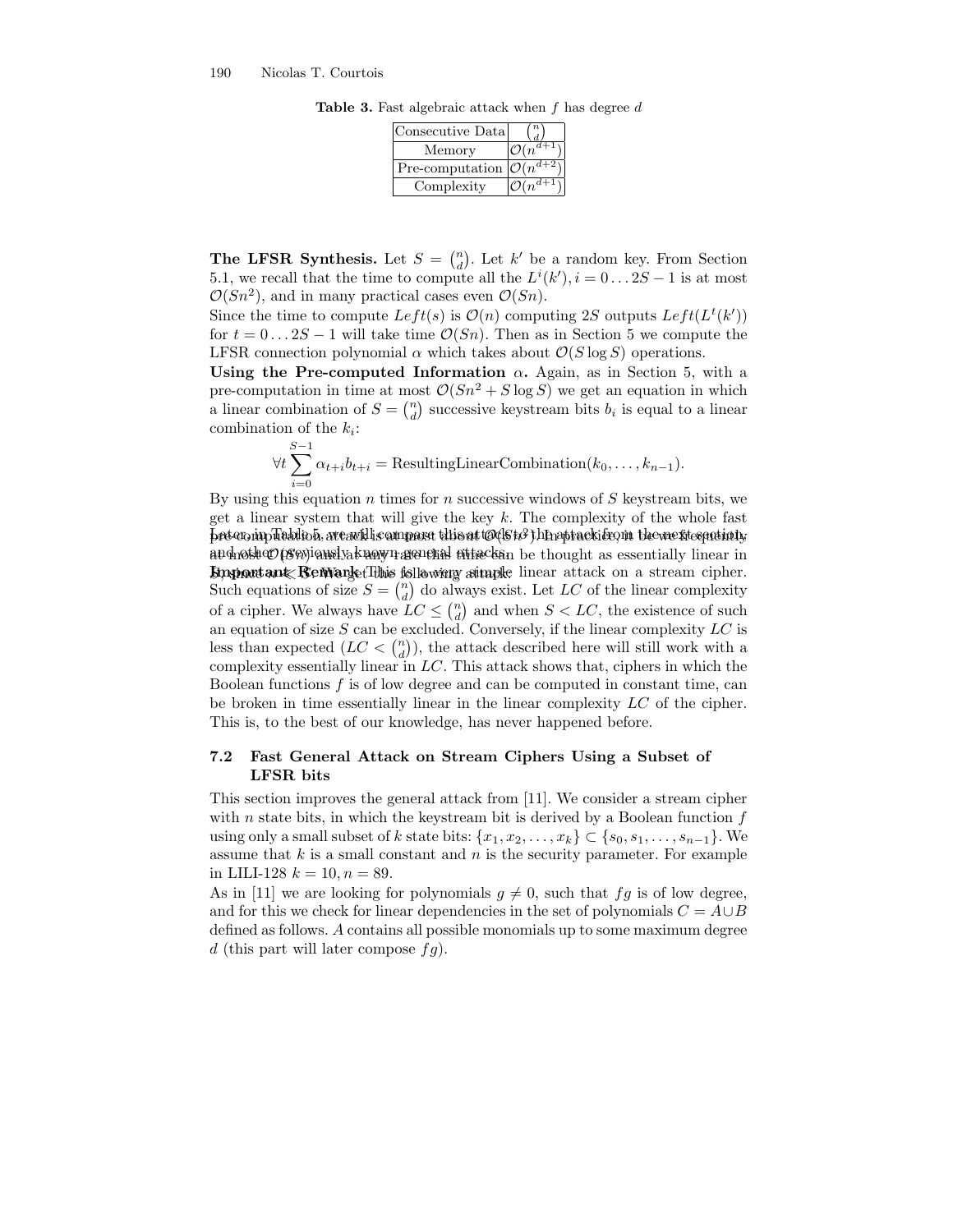$$
A = \{1, x_1, x_2, \ldots, x_1 x_2, \ldots\}.
$$

Then we consider all multiples of  $f$ , multiplied by monomials of the degree up to  $e$  (this degree corresponds to the degree of  $q$ ):

$$
B = \{f(x), f(x) \cdot x_1, f(x) \cdot x_2, \dots, f(x) \cdot x_1 x_2, \dots\}.
$$

Let  $C = A \cup B$ . All elements of A,B and C, can be seen as multivariate polynomials in the  $x_i$ : for this we need to substitute f with its expression in the  $x_i$ . A set of multivariate polynomials with  $k$  variables cannot have a dimension greater than  $2^k$ . If there are more than  $2^k$  elements in our set, linear dependencies will exist. Such linear combinations allow to find a function g of degree  $\leq e$  such that  $f \cdot q$  is of degree  $\leq d$ . More precisely, we will prove the following theorem that generalizes the Theorem given in [11]:

## Theorem 7.2.1 (Tradeoff Between the Degrees of  $fg$  and  $g$ ).

Let f be any Boolean function  $f: GF(2)^k \to GF(2)$ . For any pair of integers  $(d, e)$  such that  $d + e \geq k$  there is a Boolean function  $g \neq 0$  of degree at most e such that:  $f(x) \cdot g(x)$  is of degree at most d.

Proof: We have  $|A| = \sum$ d  $i=0$  $\sqrt{k}$ i ) and  $|B| = \sum_{n=1}^e$  $i=0$  $\sqrt{k}$ i ¶ .

$$
|C| = \sum_{i=0}^{d} {k \choose i} + \sum_{i=0}^{e} {k \choose i} = \sum_{i=0}^{d} {k \choose i} + \sum_{i=0}^{e} {k \choose k-i} > \sum_{i=0}^{k} {k \choose i} = 2^{k}.
$$

Then, since the rank of  $C = A \cup B$  cannot exceed  $2^k$ , and  $|C| > 2^k$ , some linear dependencies must exist. Moreover,  $q \neq 0$  because there are no linear dependencies in A, and therefore linear dependencies must combine either only the elements of B, or both A and B. This ends the proof.  $\square$ 

From this we see that for any pair of integers  $(d, e)$  such that  $d + e \geq k$  and for any stream cipher with linear feedback, for which the non-linear filter uses  $k$  variables, it is possible to generate "double-decker equations" with degrees  $(d, e, 1)$  in the *n* keystream bits.

With this assumption, computing Left(), and Right(), that by construction have at most  $2^{k-1}$  monomials, will be very fast (using a table) and given  $2^k$  bits of memory, this will be small, because we assumed that  $k$  is a small constant, for example for LILI-128  $k = 10, 2^k = 1024$  is very small compared to the memory requirements of other parts of the attack.

Then the whole LFSR synthesis will take a time of at most  $\mathcal{O}(Sn^2 + S \log S)$ . By inspection we verify that our fast pre-computation attack gives roughly about: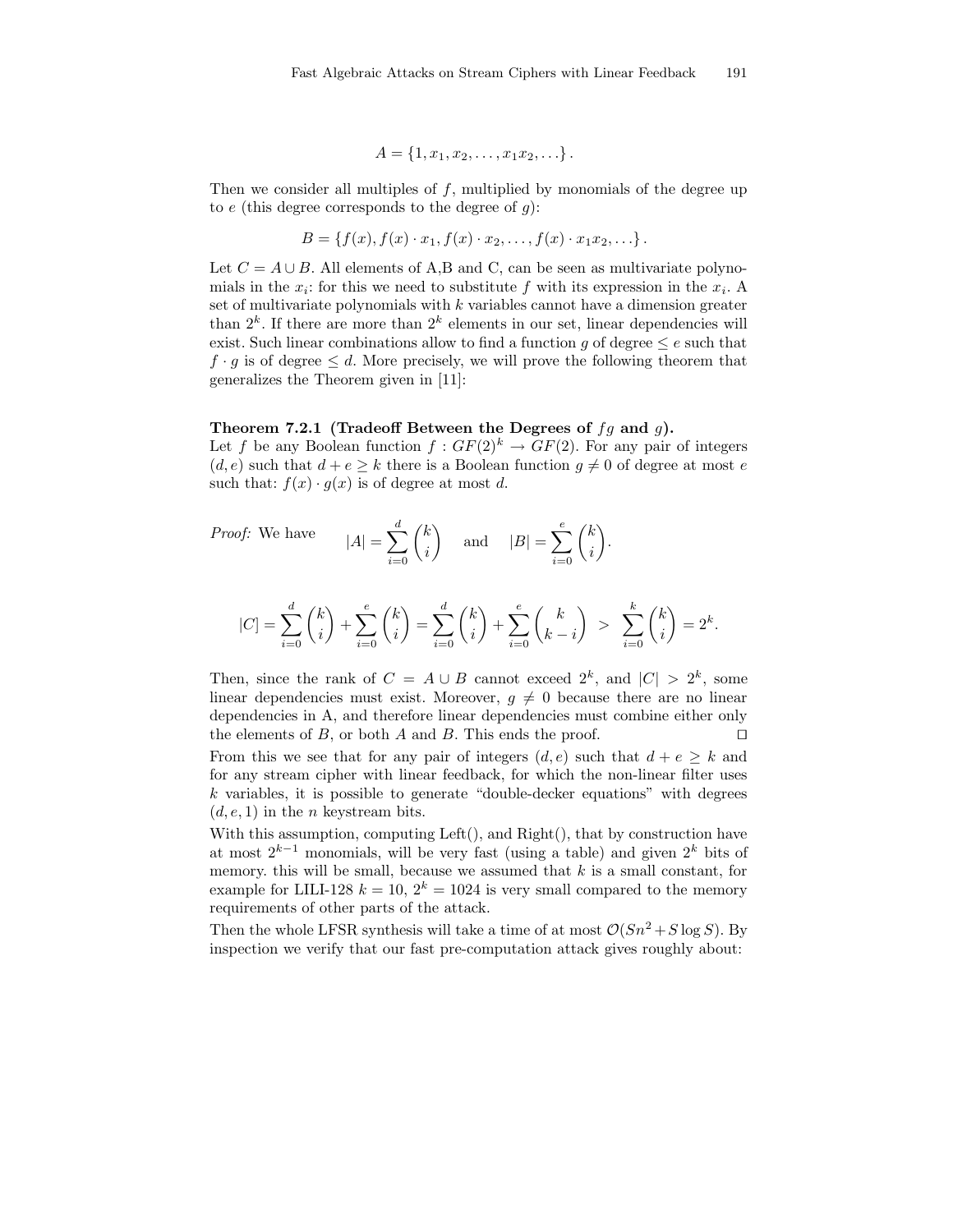| $\forall (d, e) \text{ s.t. } d+e \geq k$ |           |  |  |  |  |
|-------------------------------------------|-----------|--|--|--|--|
| Consecutive Data                          |           |  |  |  |  |
| Memory                                    |           |  |  |  |  |
| Pre-computation                           |           |  |  |  |  |
| Complexity                                | $\, n \,$ |  |  |  |  |

**Table 4.** Fast algebraic attack when  $f$  has  $k$  inputs

Table 5. General attacks on LFSR-based stream ciphers using a Boolean function  $f$ 

| State bits      | $\boldsymbol{n}$                     | $\boldsymbol{n}$                        | $\boldsymbol{n}$       | $\boldsymbol{n}$                                 |
|-----------------|--------------------------------------|-----------------------------------------|------------------------|--------------------------------------------------|
| # inputs of $f$ | k.                                   | $\kappa$                                | K.                     | $\kappa$                                         |
|                 | k.                                   | k/2                                     | $d = deg(f) \leq k$    | k(1)                                             |
| e               |                                      | k/2                                     |                        | k(1)<br>$\omega$                                 |
| Attack          | [4, 16]                              |                                         | Section 7.1            | Section 7.2                                      |
| Data            | $\boldsymbol{n}$<br>k <sub>1</sub>   | $\boldsymbol{n}$<br>$\lceil k/2 \rceil$ | $\boldsymbol{n}$<br>d  | $\boldsymbol{n}$<br>$\left(k(1-1/\omega)\right)$ |
| Consecutive     | $n_{O}$                              | $n_{O}$                                 | yes                    | yes                                              |
| Memory          | $\overline{\boldsymbol{n}}$<br>$k$ . | $\boldsymbol{n}$<br>$\lceil k/2 \rceil$ | $\mathcal{O}(n^{d+1})$ | $\mathcal{O}(n^{k+1})$                           |
| Pre-computation |                                      |                                         | $\mathcal{O}(n^{d+2})$ | $\cdot$ $(n^{k+2})$                              |
| Attack Cxty     | $\kappa \omega$<br>(n'               | $k\omega/2$<br>n                        | $\mathcal{O}(n^{d+1})$ | $\mathbf{u}^{k+1}$                               |

Under the condition  $d + e \geq k$ , we may assume  $d + e = k$ , and we see that very roughly:  $\mathcal{O}(\binom{n}{d}\binom{n}{e}) \approx n^d/d! \cdot n^e/e! \approx n^k \cdot \binom{k}{d}$ . The complexity of this attack will never be essentially lower than  $n^k$ . However, to choose a bigger e will substantially decrease the amount of keystream needed for the attack. Many tradeoffs are possible, but two of them seem particularly interesting:

- $\bullet~$  It is easy to see that the maximum  $e$  that can be used in this attack without increasing the complexity, is such that  $\binom{n}{e}^{\omega} \approx \mathcal{O}(\binom{n}{d}\binom{n}{e}) \approx n^k$ . Thus we have  $e \approx k(1/\omega)$  and then d is about  $k(1 - 1/\omega)$ . The amount of consecutive keystream required is then about  $\binom{n}{d} = \binom{n}{k(1-1/\omega)}$ .
- We may also try to achieve the smallest possible amount of keystream, which is achieved when  $e = d \approx k/2$ , with a slower attack. It can be seen that in this attack the fast pre-computation will not help because the final step will be slower than the pre-computation step. Moreover, sine  $d = e$  the precomputation step is not necessary at all to obtain equations of degree  $e$ , and this attack finally boils down to the general attack given in [11].

### 7.3 Summary - Fast General Attacks on Stream Ciphers Using Boolean Functions

In the following table we give a simplified analysis of the complexity of the attacks from Section 7.1 and 7.2 compared to previously known attacks.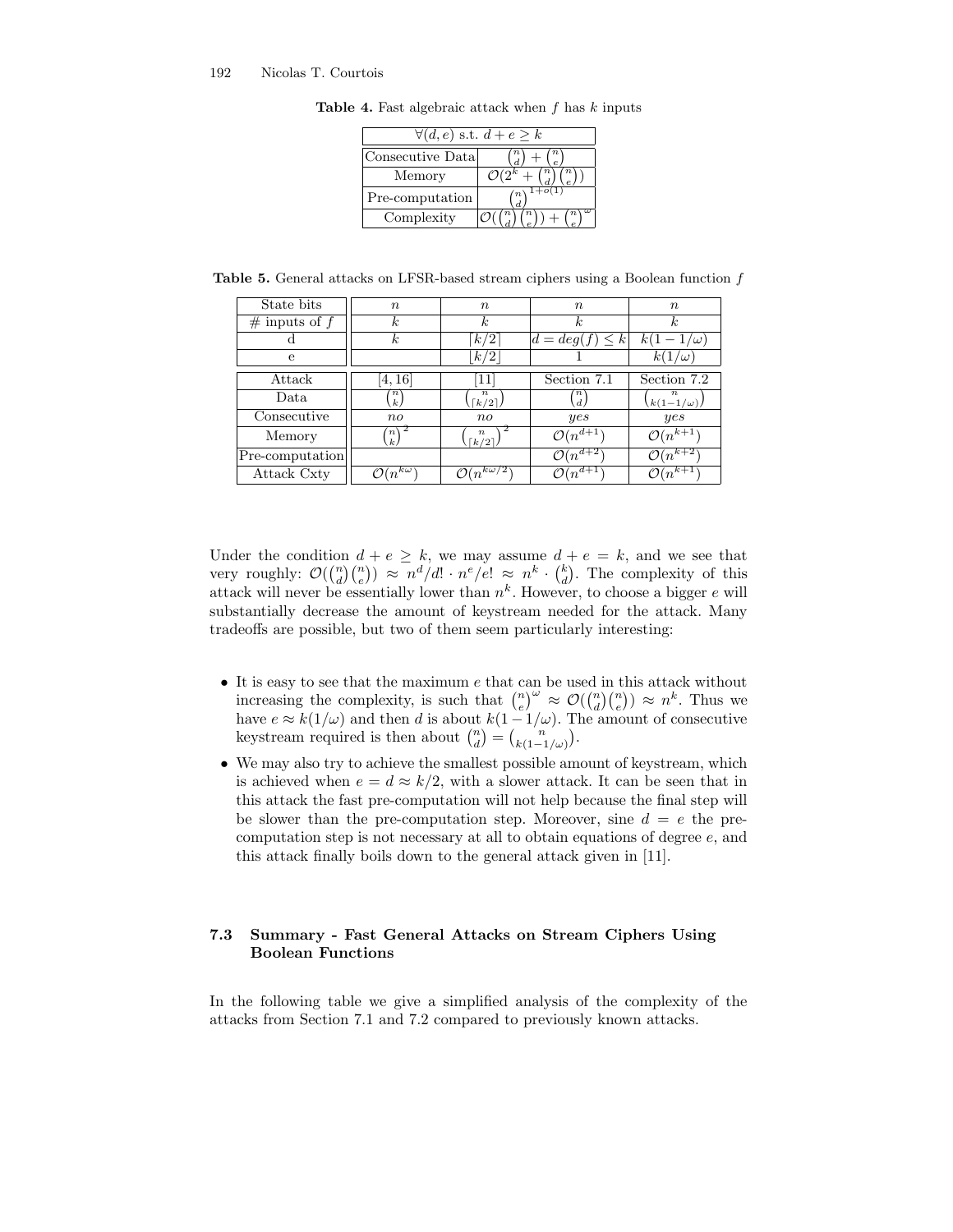## 8 Conclusion

In this paper we have studied algebraic attacks on stream ciphers with linear feedback, using overdefined systems of algebraic multivariate equations over  $GF(2)$ . This gives many interesting attacks on both stateless combiners based on Boolean functions and also on combiners with memory. Using equations of a very special form, and by a novel application of known asymptotically fast results on LFSR reconstruction, we are able to propose the best attack known so far on three important stream ciphers. All these ciphers were believed quite secure up till very recently, now they can be broken quickly on a PC.

We also present two general algebraic attacks, for all regularly clocked ciphers with linear feedback (e.g. using LFSRs) filtered by a Boolean function. Both may be faster than all previously known attacks. In particular we show a surprising result to the effect that some ciphers may be broken in time essentially linear in their linear complexity.

There are good arguments to say that these attacks will work exactly as predicted, because one may generate as many equations as one wants, and if some are linearly dependent, one may generate more new equations. The computer simulations done in the extended version of [11] suggest that the number of equations that are linearly dependent in our attacks will be negligible.

Our attacks lead to, more or less the same design criterion for stream ciphers as proposed in [11]: the non-existence of multivariate relations of reasonable size and low degree linking the key bits and the output bits. This criterion turns out to be almost identical to the security criterion defined in Section 2 of [12] for multivariate trapdoor functions, and also to the requirements advocated in [13] for S-boxes of block ciphers. However, in this paper we show that some equations may be found and used in a time linear (or even sub-linear) in the size of the equations. Therefore such equations should be taken very seriously in the design of stream ciphers, and this even for systems of equations of sizes bigger than e.g. 2 80 . Then, the existence of such big systems of equations cannot be a priori excluded by computer simulations, that would be too slow.

Therefore we do not recommend using stream ciphers with linear feedback with fairly simple clocking control. However, all algebraic attacks we are aware of, will not work, when the connections polynomials of the LFSRs are secret, or when the clocking is very complex and uses the full entropy of the key, and/or when the output sequence is decimated in a very complex way (as in shrinking generators).

Acknowledgments: The pre-computation attack on stream ciphers has been designed following an initial idea suggested by Philip Hawkes. I also thank Frederik Armknecht, Philip Hawkes, Willi Meier, Greg Rose, David Wagner, and above all, the anonymous referees of Crypto, for their very helpful comments.